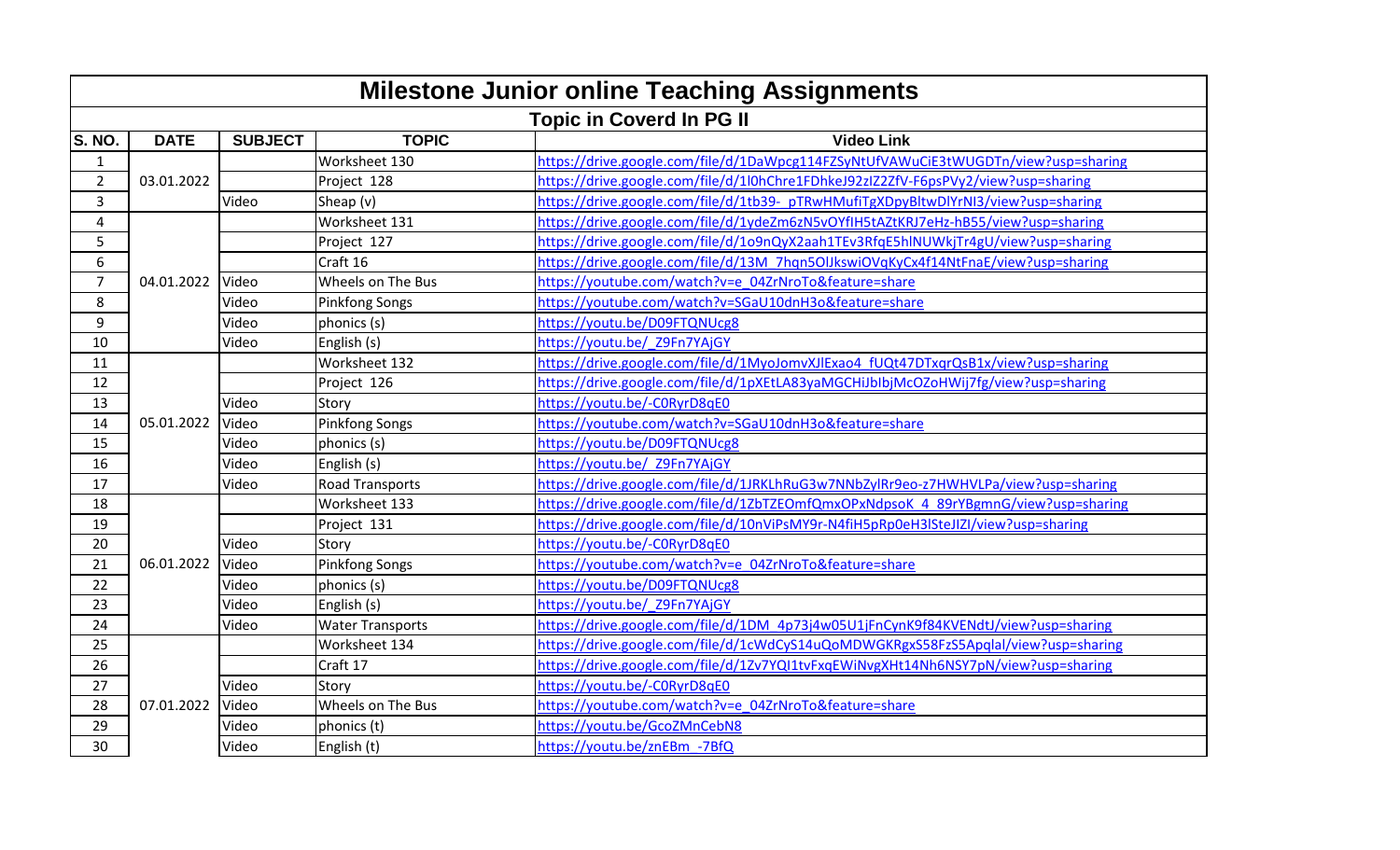| 31 |            | Video | <b>Air Transports</b>  | https://drive.google.com/file/d/1rztX3tJybJosVpt98rs6bb5mGYKwsR4E/view?usp=sharing |
|----|------------|-------|------------------------|------------------------------------------------------------------------------------|
| 32 |            |       | Worksheet 135          | https://drive.google.com/file/d/1vTrg6lmBqVvUvzPzN8cAlueseuIsAief/view?usp=sharing |
| 33 |            |       | Worksheet 127          | https://drive.google.com/file/d/1zNuRZMi0pmyfDJB6aglvGsoaQuOm2R8V/view?usp=sharing |
| 34 |            |       | Project 133            | https://drive.google.com/file/d/1wctCeytN3rkmF5t23tiMHKpoacSOYJoy/view?usp=sharing |
| 35 | 10.01.2022 |       | <b>Picture Reading</b> | https://drive.google.com/file/d/1lo2-nBm4sHcH1sDdidGUkn-4n6xlkp1e/view?usp=sharing |
| 36 |            | Video | Story                  | https://youtu.be/keQ8hoxgepl                                                       |
| 37 |            | Video | mason (reena)          | https://youtu.be/kjYliaJeM5E                                                       |
| 38 |            | Video | mason (Abida)          | https://youtu.be/lzgJVX49bH0                                                       |
| 39 |            | Video | phonics (t)            | https://youtu.be/GcoZMnCebN8                                                       |
| 40 |            | Video | English (t)            | https://youtu.be/znEBm -7BfQ                                                       |
| 41 |            |       | Worksheet 136          | https://drive.google.com/file/d/1BzeC1EQrhNQMa1vDmv0ipGrFPBPMq0jv/view?usp=sharing |
| 42 |            |       | Project 134            | https://drive.google.com/file/d/1wM2Zz7VIqRR8SjyMM9cDBzCkYcHPVa8v/view?usp=sharing |
| 43 |            |       | <b>Picture Reading</b> | https://drive.google.com/file/d/1cdATFcLhQZVqaGjVlhdtGQ_lEZcIjMsK/view?usp=sharing |
| 44 | 11.01.2022 | Video | Story                  | https://youtu.be/keQ8hoxgepl                                                       |
| 45 |            | Video | Electician (reena)     | https://youtu.be/OT8NLTZCejg                                                       |
| 46 |            | Video | Electician (Abida)     | https://youtu.be/8BGje3xZ1NA                                                       |
| 47 |            | Video | phonics (t)            | https://youtu.be/GcoZMnCebN8                                                       |
| 48 |            | Video | English (t)            | https://youtu.be/znEBm -7BfQ                                                       |
| 49 |            |       | Worksheet 137          | https://drive.google.com/file/d/1hkraFEHQIyEFxWZQx8hrXkHe1UQ17kNy/view?usp=sharing |
| 50 |            |       | Project 135            | https://drive.google.com/file/d/11vYpPoxucH9mZ2BS3XO2PQC3yRWriKrV/view?usp=sharing |
| 51 |            |       | <b>Picture Reading</b> | https://drive.google.com/file/d/1z7NZ4xeq6npE7SBHg7jcKYC66vJXQ25b/view?usp=sharing |
| 52 |            | Video | Story                  | https://youtu.be/keQ8hoxgepl                                                       |
| 53 | 12.01.2022 | Video | Plumber (reena)        | https://youtu.be/vp9rSAzawV8                                                       |
| 54 |            | Video | Plumber                | https://youtu.be/BZHRA43NVuo                                                       |
| 55 |            | Video | phonics (t)            | https://youtu.be/GcoZMnCebN8                                                       |
| 56 |            | Video | English (t)            | https://youtu.be/znEBm -7BfQ                                                       |
| 57 |            | Video | <b>Action Songs</b>    | https://youtu.be/5Hk8vOz2Twc                                                       |
| 58 |            |       | Worksheet 138          | https://drive.google.com/file/d/1SFxh1WGfveYLp 8snvaOeCxWjHkuXnYr/view?usp=sharing |
| 59 |            |       | <b>Picture Reading</b> | https://drive.google.com/file/d/1JPkIFzHyay6AKGVJkcb5V7CIB6RiCrcM/view?usp=sharing |
| 60 | 13.01.2022 | Video | <b>Action Songs</b>    | https://youtu.be/5Hk8vOz2Twc                                                       |
| 61 |            | Video | phonics (u)            | https://www.youtube.com/watch?v=wqP-awOshpA                                        |
| 62 |            | Video | English (u)            | https://youtu.be/-hy32MKt95g                                                       |
| 63 |            |       | Worksheet 139          | https://drive.google.com/file/d/1kwWMwRdx3S9hz_nLxhC3h6yRoaJjDul3/view?usp=sharing |
| 64 |            |       | Project 137            | https://drive.google.com/file/d/1yohVlCa1W-AQHT6zXnVtSL8zcvivE4O /view?usp=sharing |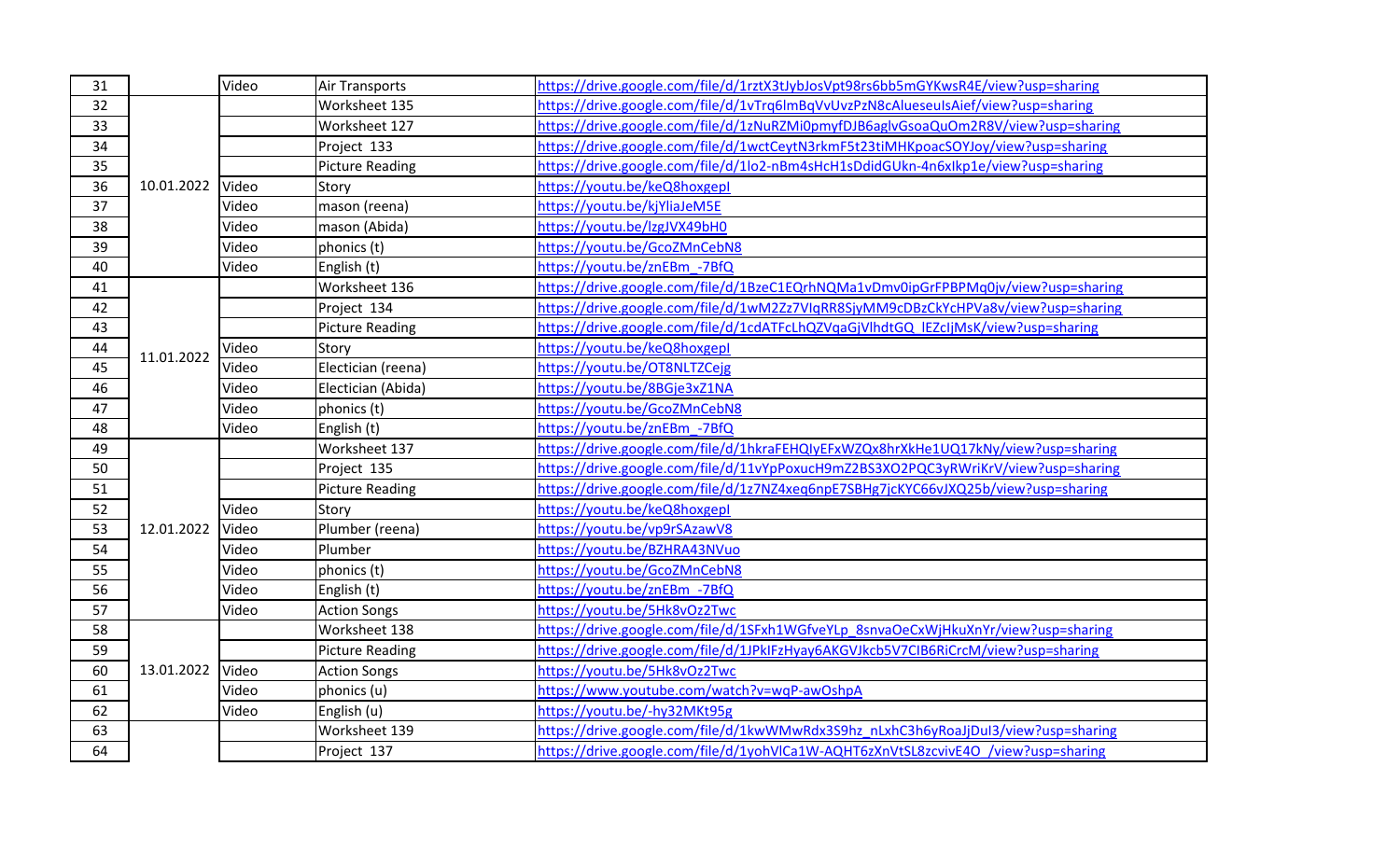| 65 |            |       | <b>Picture Reading</b> | https://drive.google.com/file/d/1-yxckecdpNVOukIKYI-NOBIBEA9NH 6h/view?usp=sharing |
|----|------------|-------|------------------------|------------------------------------------------------------------------------------|
| 66 | 18.01.2022 | Video | Story                  | https://voutu.be/keQ8hoxgepl                                                       |
| 67 |            | Video | <b>Action Songs</b>    | https://youtu.be/5Hk8vOz2Twc                                                       |
| 68 |            | Video | phonics (u)            | https://www.youtube.com/watch?v=wqP-awOshpA                                        |
| 69 |            | Video | English (u)            | https://youtu.be/-hy32MKt95g                                                       |
| 70 |            | Video | Painter (reena)        | https://youtu.be/7JBvv6h0A0s                                                       |
| 71 |            | Video | Plumber                | https://voutu.be/zk PIMa4Jz4                                                       |
| 72 |            |       | Worksheet 140          | https://drive.google.com/file/d/1aOlea pbLAsAxSwwfecwh5610s0Hf7eg/view?usp=sharing |
| 73 |            |       | Project 138            | https://drive.google.com/file/d/1Vek6hwWClHnUfmPaDRT_AqF9GLuzM8MD/view?usp=sharing |
| 74 |            |       | <b>Picture Reading</b> | https://drive.google.com/file/d/1JonvPeNazXc85UzobWMNx3k3_hvxya_r/view?usp=sharing |
| 75 |            | Video | Story                  | https://youtu.be/keQ8hoxgepl                                                       |
| 76 | 19.01.2022 | Video | <b>Action Songs</b>    | https://youtu.be/5Hk8vOz2Twc                                                       |
| 77 |            | Video | phonics (v)            | https://youtu.be/LVZ4J6-RZpE                                                       |
| 78 |            | Video | English (v)            | https://youtu.be/-hy32MKt95g                                                       |
| 79 |            | Video | Carpenter (reena)      | https://youtu.be/a1gu6rz3BSk                                                       |
| 80 |            | Video | Carpenter              | https://youtu.be/Xo9887g0zr0                                                       |
| 81 |            |       | Worksheet 141          | https://drive.google.com/file/d/1157RmNusOg2L350lOQZFVVUXLxMsOXIU/view?usp=sharing |
| 82 |            |       | Craft 19               | https://drive.google.com/file/d/1iUn1ZBxA_4rnXmkRp6ljIzqoDTOVg-om/view?usp=sharing |
| 83 | 20.01.2022 |       | <b>Picture Reading</b> | https://drive.google.com/file/d/1RXdS_JXR-pLxo97Jy_M4sBHPM1h1Gke0/view?usp=sharing |
| 84 |            | Video | <b>Action Songs</b>    | https://youtu.be/5Hk8vOz2Twc                                                       |
| 85 |            | Video | phonics (v)            | https://you <u>tu.be/LVZ4J6-RZpE</u>                                               |
| 86 |            | Video | English (v)            | https://youtu.be/D9MQt48OclE                                                       |
| 87 |            |       | Worksheet 142          | https://drive.google.com/file/d/1yA3a6_U0OrYekWJkNkc6Dl6Fyfa11l13/view?usp=sharing |
| 88 |            |       | Project 139            | https://drive.google.com/file/d/1sCvBP4tY1FyoOxj-b4D4UPVRkgmh1Jhl/view?usp=sharing |
| 89 |            |       | <b>Picture Reading</b> | https://drive.google.com/file/d/1DYvDQwyIgXMeOIgcjIKFPJE-xTI8hIYY/view?usp=sharing |
| 90 |            | Video | Story                  | https://youtu.be/keQ8hoxgepl                                                       |
| 91 | 21.01.2022 | Video | <b>Action Songs</b>    | https://youtu.be/5Hk8vOz2Twc                                                       |
| 92 |            | Video | phonics (v)            | https://youtu.be/LVZ4J6-RZpE                                                       |
| 93 |            | Video | English (v)            | https://youtu.be/D9MQt48OclE                                                       |
| 94 |            | Video | Gardener (reena)       | https://youtube.com/watch?v=ElR8UJu-BsQ&feature=share                              |
| 95 |            | Video | Gardener (Abida)       | https://youtube.com/watch?v=qwq95n15EYo&feature=share                              |
| 96 |            |       | Worksheet 143          | https://drive.google.com/file/d/1EYNyS5za9flSeMQ1LjqYEOvhOetJpQ8z/view?usp=sharing |
| 97 |            |       | Worksheet 143          | https://drive.google.com/file/d/1nHiC6PEG2TSxNCsVYUPWa4vq3PTAAn6A/view?usp=sharing |
| 98 |            |       | Project 140            | https://drive.google.com/file/d/1zTaCcEMVzgbfLGBW6qbXLtGJGsnX1bVt/view?usp=sharing |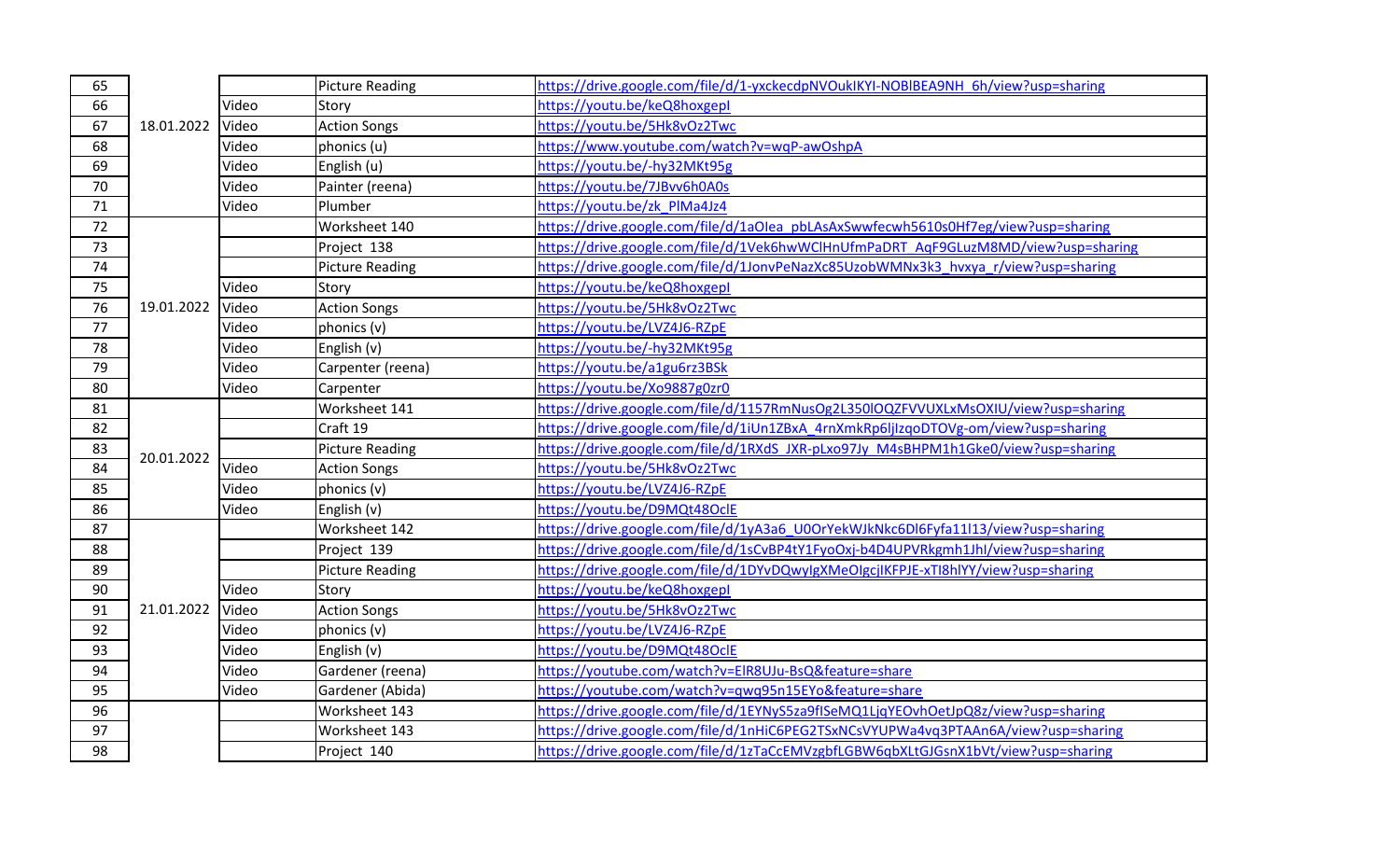| 99  |            |       | <b>Picture Reading</b> | https://drive.google.com/file/d/1Oc0Mm0sWT6sKmGU3tAxOZdM20oytMQu1/view?usp=sharing |
|-----|------------|-------|------------------------|------------------------------------------------------------------------------------|
| 100 | 24.01.2022 | Video | Story                  | https://youtu.be/keQ8hoxgepl                                                       |
| 101 |            | Video | <b>Action Songs</b>    | https://youtu.be/5Hk8vOz2Twc                                                       |
| 102 |            | Video | phonics (w)            | https://youtu.be/gx_g9MHRRII                                                       |
| 103 |            | Video | English (w)            | https://youtu.be/br4jQ8l20f8                                                       |
| 104 |            | Video | Barber (reena)         | https://youtu.be/pNPA4ILKkj0                                                       |
| 105 |            | Video | Barber (Tarnnum)       | https://voutu.be/ZLu-S81uuPI                                                       |
| 106 |            |       | Worksheet 144          | https://drive.google.com/file/d/1h2m6r CFcVYlwMjGS6Dxt32eh6jq-z4Q/view?usp=sharing |
| 107 |            |       | Worksheet 144          | https://drive.google.com/file/d/1hGbYkjRCTK-f9msLFAq8kwShcG0As4Ve/view?usp=sharing |
| 108 |            |       | Craft 20               | https://drive.google.com/file/d/1jx3_fb6-cHbfh9E_JutnSWy18bROchaf/view?usp=sharing |
| 109 | 25.01.2022 |       | <b>Picture Reading</b> | https://drive.google.com/file/d/15mYp60Qp--hwJblNdWHlVWVPsam4VPSK/view?usp=sharing |
| 110 |            | Video | <b>Action Songs</b>    | https://youtu.be/5Hk8vOz2Twc                                                       |
| 111 |            | Video | phonics (w)            | https://youtu.be/gx_g9MHRRII                                                       |
| 112 |            | Video | English (w)            | https://youtu.be/br4jQ8l20f8                                                       |
| 113 | 27.01.2022 |       | Worksheet 145          | https://drive.google.com/file/d/1uqENUWbMENaCNqBuV0wi0_ER0gtJoOIs/view?usp=sharing |
| 114 |            |       | Worksheet 125          | https://drive.google.com/file/d/1s9Htcvtz IE itauQH2-rVVWhvIqcrKn/view?usp=sharing |
| 115 |            |       | Project 141            | https://drive.google.com/file/d/1sz6KJWepcghDZYXsw9oCFHQopI9W7eiM/view?usp=sharing |
| 116 |            |       | <b>Picture Reading</b> | https://drive.google.com/file/d/1MDc U og7lHcUFQ47ATiJF2Fg4uhxxAH/view?usp=sharing |
| 117 |            | Video | Story                  | https://voutu.be/keQ8hoxgepl                                                       |
| 118 |            | Video | <b>Action Songs</b>    | https://youtu.be/5Hk8vOz2Twc                                                       |
| 119 |            | Video | phonics (w)            | https://youtu.be/gx g9MHRRII                                                       |
| 120 |            | Video | English (w)            | https://youtu.be/br4jQ8l20f8                                                       |
| 121 |            | Video | Courier (reena)        | https://youtu.be/BKuIWGbGgzo                                                       |
| 122 |            | Video | Courier (Abida)        | https://youtu.be/Y0Evg7cWkB4                                                       |
| 123 |            |       | Worksheet 146          | https://drive.google.com/file/d/1IybXnsUtmwiCyi 8ULRvAiOz9O5DImG8/view?usp=sharing |
| 124 |            |       | Worksheet 135          | https://drive.google.com/file/d/13VCW6k7rzF12ozwbfqgyVZ0uNFJvGpqs/view?usp=sharing |
| 125 |            |       | Project 146            | https://drive.google.com/file/d/1e4w5UKxVUgZFlhAp_B6RdDDXlqRNW8aR/view?usp=sharing |
| 126 | 28.01.2022 |       | <b>Picture Reading</b> | https://drive.google.com/file/d/1tUo DQDIU35kuqUoO0l evMSqQ9H_JKD/view?usp=sharing |
| 127 |            | Video | Story                  | https://youtu.be/keQ8hoxgepl                                                       |
| 128 |            | Video | <b>Action Songs</b>    | https://youtu.be/5Hk8vOz2Twc                                                       |
| 129 |            | Video | phonics (X)            | https://youtu.be/l S43DuQPSc                                                       |
| 130 |            | Video | English (X)            | https://youtu.be/g SnkGgAJHI                                                       |
| 131 |            | Video | Cobbler (reena)        | https://youtu.be/8K9K8xvA50I                                                       |
| 132 |            | Video | Cobbler (Tarannum)     | https://youtu.be/8K9K8xvA50I                                                       |